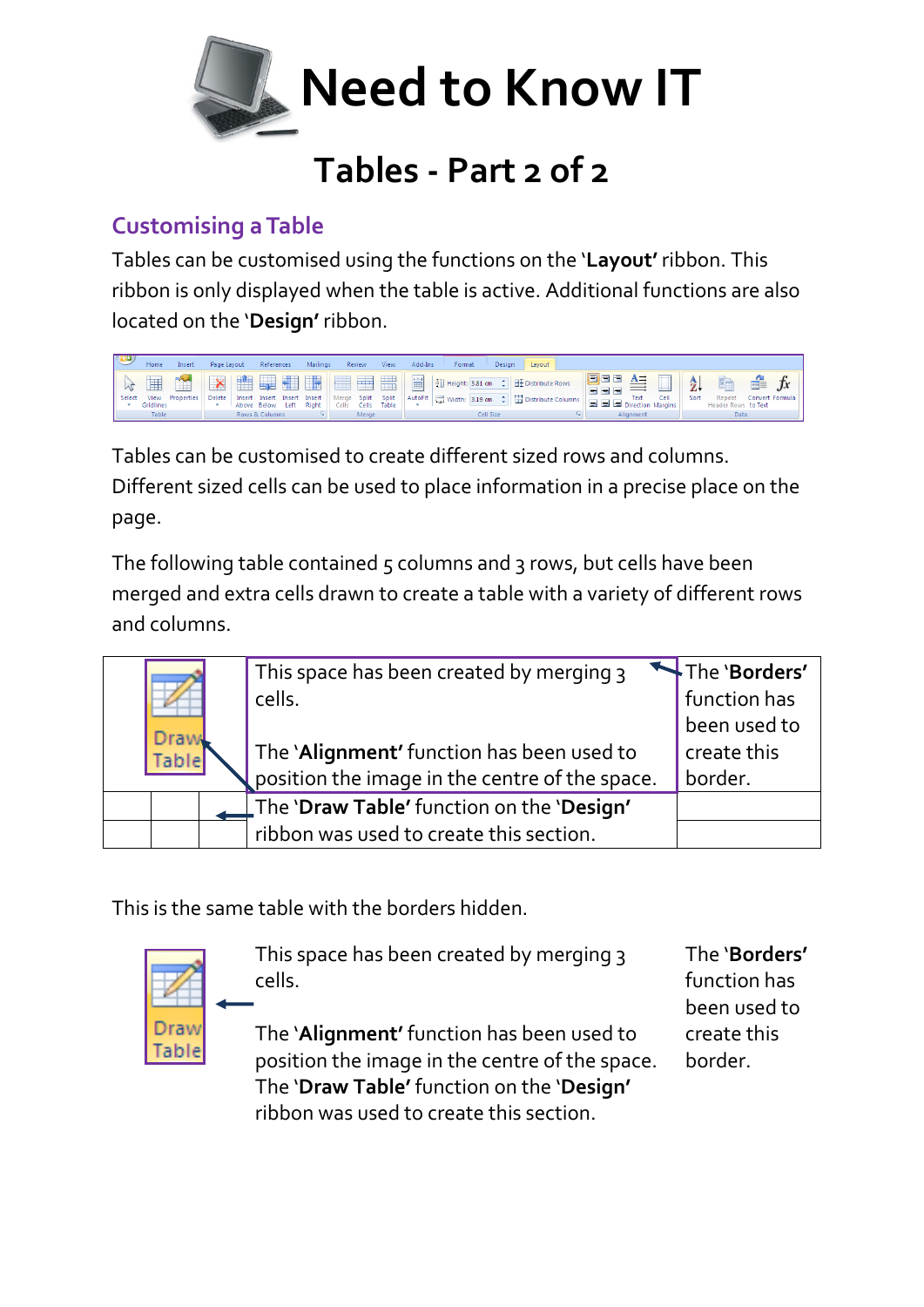### **Merge Cells**

| Merge<br>Cells | Split<br>Cells |
|----------------|----------------|
|                | Merge          |

The '**Merge Cells'** function on the '**Layout'** ribbon is used to merge two adjoining cells. Select the cells to be merged and click the '**Merge Cells'** icon.

An individual cell can also be split into a number of smaller cells. Select the cell and click the '**Split Cells'** icon.

When the 'Split Cells' dialogue box opens, select the required number of rows and columns.

### **Adding and Deleting Rows**

| Delete         |  | Insert Insert Insert<br>Above Below | l eft | Insert<br>Right |
|----------------|--|-------------------------------------|-------|-----------------|
| Rows & Columns |  |                                     |       |                 |

Use the '**Insert'** icons on the 'Layout ribbon to insert rows or columns. The table must be active and the position of the cursor will determine where the rows / columns are placed.

The '**Delete'** function is used to delete rows, columns or the entire table.

## **Adjusting the Size of a Row or Column**

Text automatically reflows to fit the column. Rows and columns can be adjusted manually by clicking the borders and dragging to the required size.

The '**Distribute Columns'** function is used to make selected columns the same width. Select the columns and then click the '**Distribute Columns'** icon.



## **Draw Table Options**

The '**Draw Table'** icons are located on the '**Design'** ribbon.

This is used to select the draw an entire table or part of a table. type and thickness of the line used to draw the table



The '**Eraser'** can used to erase lines between columns and rows. It is similar to using the '**Merge Cells'** function on the

Click the '**Draw Table'** icon to manually

The '**Pen Color'** changes the colour

**University of** South Wales Prifysgol De Cymru